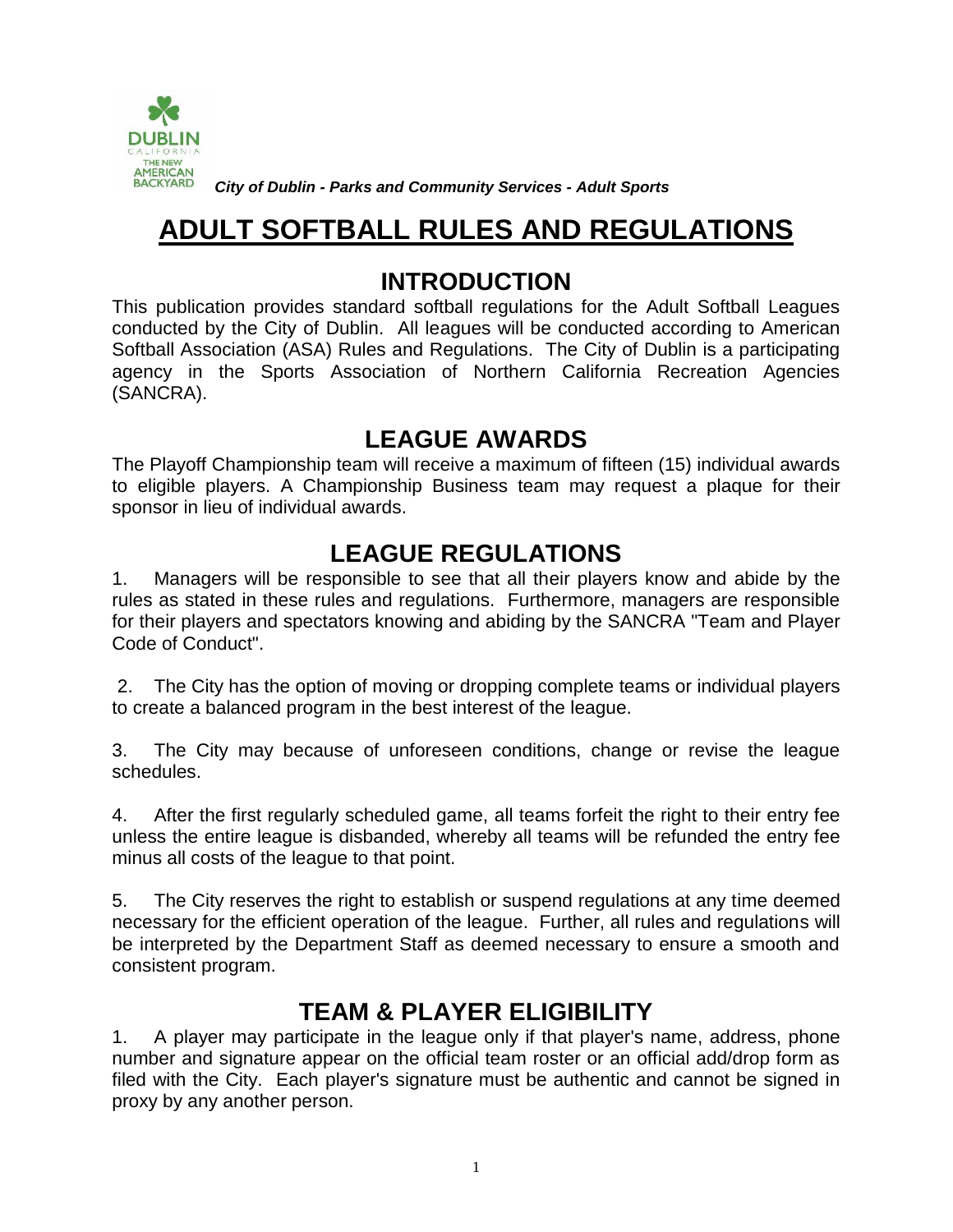2. Any player participating: (A) without being on the official roster or an official add/drop form, or (B) with a false address, or (C) under an assumed name, or (D) without signing the official roster or an official add/drop form will be considered an ineligible player and all games participated in by this player may be forfeited.

# **TEAM & PLAYER ELIGIBILITY (cont.)**

3. Players must have in their possession photo I.D. card for positive identification if requested.

4. A roster must consist of a minimum of thirteen (13) players and a maximum of twenty (20) players. Note: no maximum number of players for business teams.

5. Players must be at least eighteen (18) years of age in order to participate.

6. Players must participate in three (3) regular season games to be playoff eligible.

# **LEAGUE STANDINGS**

In the event that teams are tied at the conclusion of league play, the following tiebreaker system will be used:

- I. Record in head-to-head competition
- II.  $#$  of forfeits
- III. Run differential in head-to-head competition
- IV. Record against teams above the tie
- V. Run differential against the entire league
- VI. Coin flip

Note: A minimum of 50% of the league teams will be eligible for playoffs.

# **GAME TIME**

1) Games will be one (1) hour and ten (10) minutes, or seven (7) innings which ever comes first. In the event of a tie, extra innings may be played, however no inning may begin after the sixty-five (65) minute time limit.

2) The game clock will be stopped during an injury, discussion with the umpire or to file a protest.

3) Mercy Rule: If one team is ahead by twelve (12) runs after five (5) complete innings the game may be ended by decision of the trailing team. *If the trailing team wants to continue play, the game will end at the sixty (60) minute mark or seven (7) innings whichever comes first. At the sixty (60) minute mark the game is officially over no matter who is at bat. This situation is only enforced when a trailing team qualifies for, but does not invoke the mercy rule.*

4) Championship Division Playoffs: Playoff games will be played a full seven (7) innings.

Consolation Division Playoffs: Playoff games must go a minimum of five (5) innings. After the five (5) inning minimum has been met, games will adhere to the one (1) hour and ten (10) minute time limit, or seven (7) innings whichever comes first. No new inning (unless teams are tied) may begin after the sixty-five (65) minute time limit.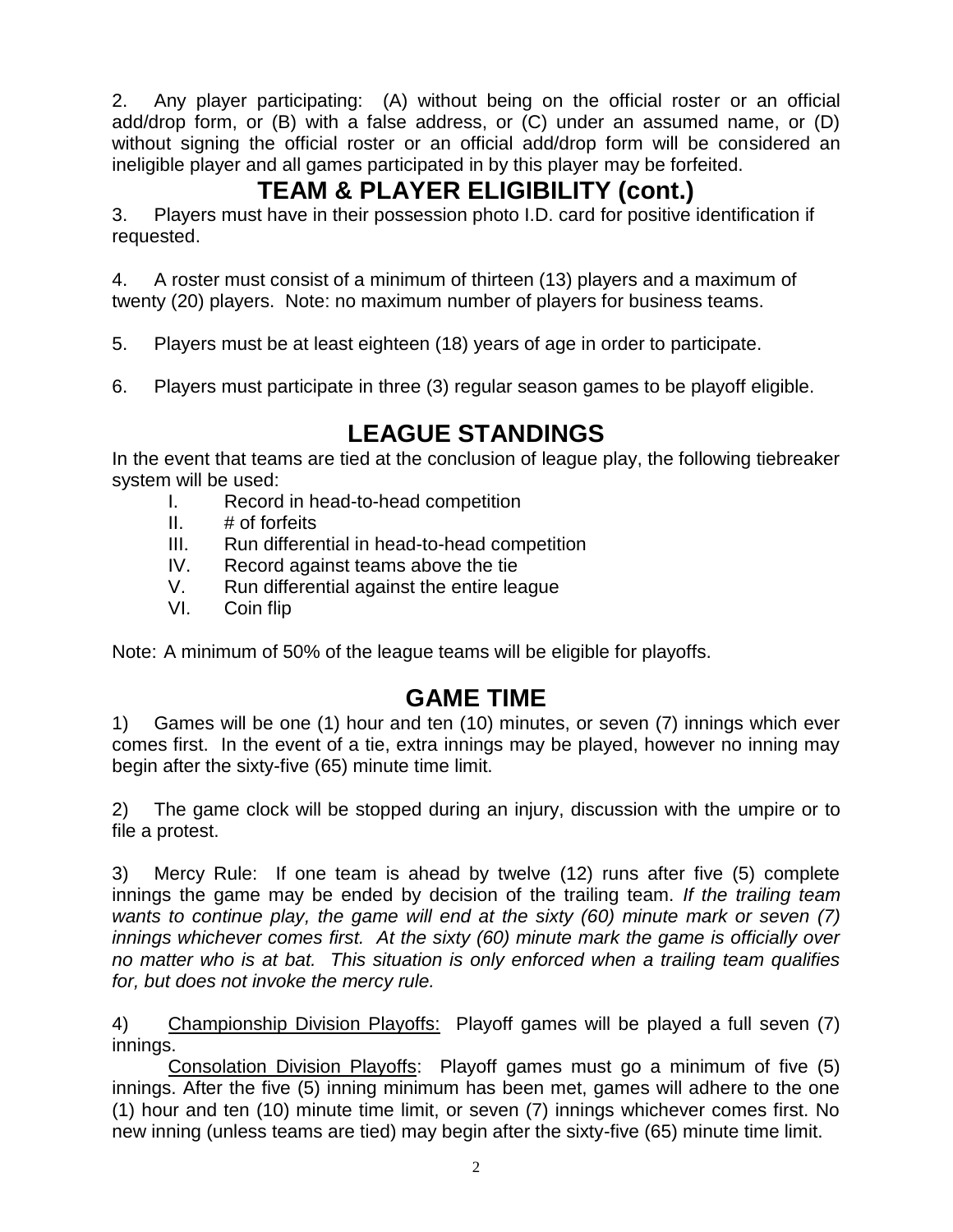Mercy rule (all divisions in playoffs): The game is officially over if one team has achieved a fifteen (15) run advantage after the completion of five (5) or after the completion of six (6) innings.

### **CANCELLATIONS**.

1) Rainouts: It is the responsibility of the manager to find out if their game has been canceled due to weather. Call the Adult Softball Hotline at (925) 556-4505 after 4:00 PM. All rained out games will be made up at the earliest possible date.

2) Games may be cancelled by the umpiring crew if weather or field conditions are deemed to be unsafe.

3) Games cancelled before two (2) innings and/or twenty (20) minutes have been completed will be replayed in its entirety. Games cancelled after five (5) innings and/or fifty (50) minutes have been completed will be considered complete games (provided the home team has its last at bat if necessary). Any games falling between these periods shall be continued from the point the game was postponed.

## **START/FORFEIT TIME**

In all games, the starting time is the scheduled starting time on the schedule. Scorekeepers will keep the official time. If the scheduled starting time is changed due to any delay (previous game runs long, equipment failure, etc...), then both managers will be notified by the umpire as to the new starting time.

Teams unable to begin play at game time and up to ten (10) minutes after game time will forfeit their first inning at bats. Any team not able to begin play after ten (10) minutes have elapsed from the start of game time will be accessed a forfeit.

### **FORFEITS**

1) Failure to abide by any of the stated rules as outlined in this Adult Softball Rules & Regulations may result in a forfeit.

2) In games forfeited for any reason, the score for the forfeiting team will be zero (0). The score for the non-forfeiting team will be ten (10) runs or the existing runs scored at the time of the forfeit, whichever is highest.

3) All teams forfeiting for any reason other than injury, will be required to pay a \$25.00 (CASH) forfeiture fee. If the forfeit is due to lack of players, a portion of this fee will be credited back to the non-forfeiting team. If a double forfeit occurs, neither team will pay a forfeiture fee or receive a credit. This fee must be paid at the Parks and Community Services Office at 11600 Shannon Ave before the forfeiting team's next game. Failure to pay this fee in time may result in that team's next game also being declared a forfeit and an additional fee being accessed.

- 4) Forfeiture fees will not be assessed during the playoffs.
- 5) Any team forfeiting three (3) games will automatically be dropped from the league.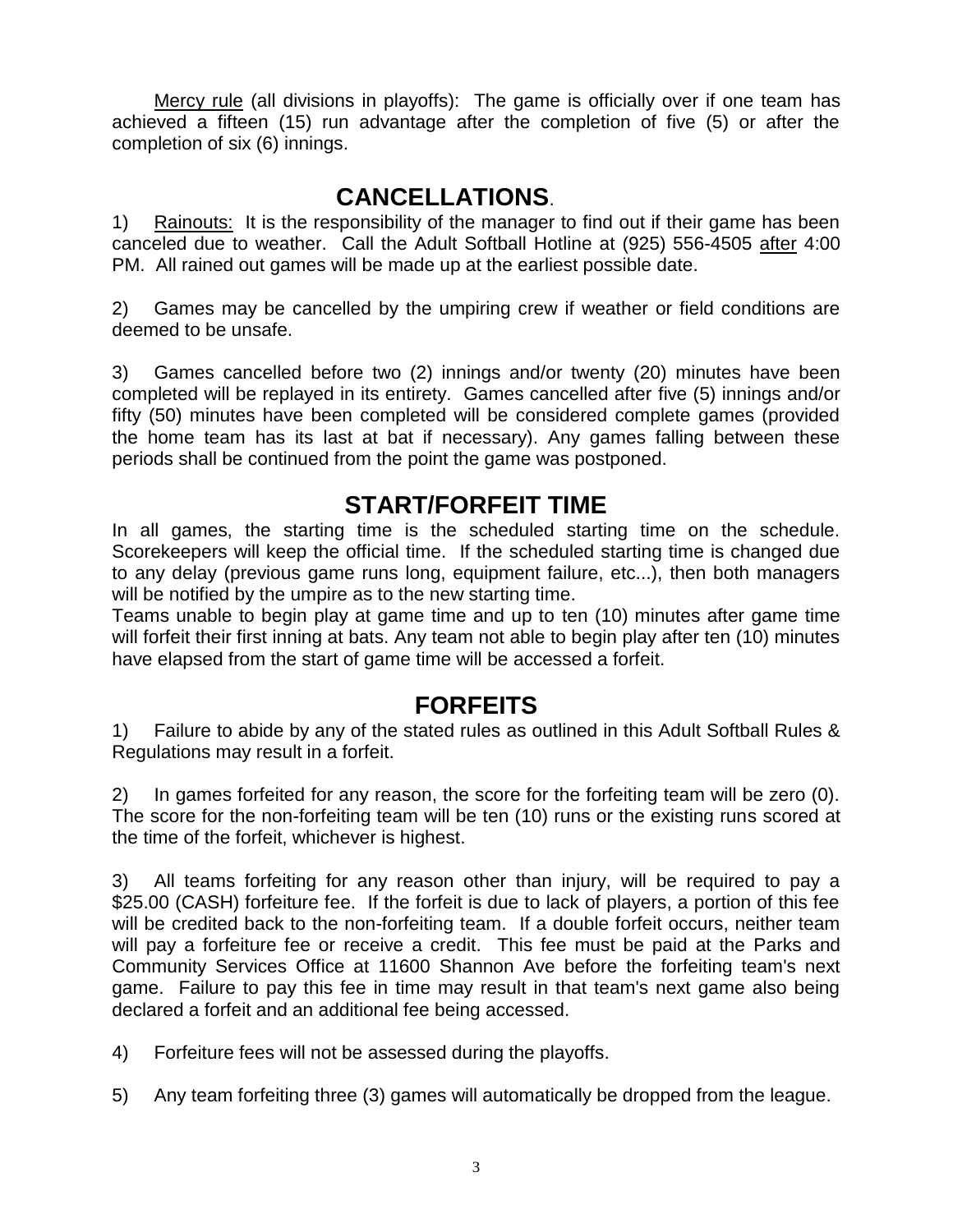# **PROTEST PROCEDURES**

The team manager must notify the head umpire and scorekeeper of their intent to protest. The manager must then complete an "Intent to Protest" form and submit it with a \$25 check made payable to the "City of Dublin" 11600 Shannon Ave*,* Dublin within 48 hours of the protested game. This \$25 check will be refunded if the protest is upheld by the Protest Committee whose three (3) members consist of the Assistant Recreation Director, a Recreation Supervisor and a Recreation Coordinator.

- ❖ Failure to follow the protest procedures outlined in this section will void all protests.
- ❖ No protests will be accepted concerning judgment calls made by the officials.
- ❖ All rulings are final.

#### 1) Protest on Game Rules & Regulations:

The protest must be made at the point of contention. The manager must notify the head umpire and scorekeeper of their intent to protest. All other protest procedures must then be followed.

#### 2) Protest on Player Eligibility:

The protest must be made before the final out of the game by notifying the head umpire and scorekeeper. The player(s) in question must provide proof of ID (i.e. Drivers License) to the Umpire/Scorekeeper if requested. This must be done before the game ends. All other protest procedures must then be followed

#### 3) Protest on Official Score:

The protest must be made prior to the teams leaving the field at the end of the game.

A) Only one representative from each team may meet with and discuss the score with the head umpire and scorekeeper.

B) Protested games on scores will only be considered if the protesting team is keeping a scorebook.

### **ADDING & DROPPING PLAYERS**

1) Players must fill out an official add/drop waiver form before they are eligible to play. Players are allowed to turn in the form to the scorekeeper at the field prior to the game in which the player is going to play.

2) Roster add/drop forms will be available from the scorekeeper.

3) Managers may add/drop players throughout the regular season.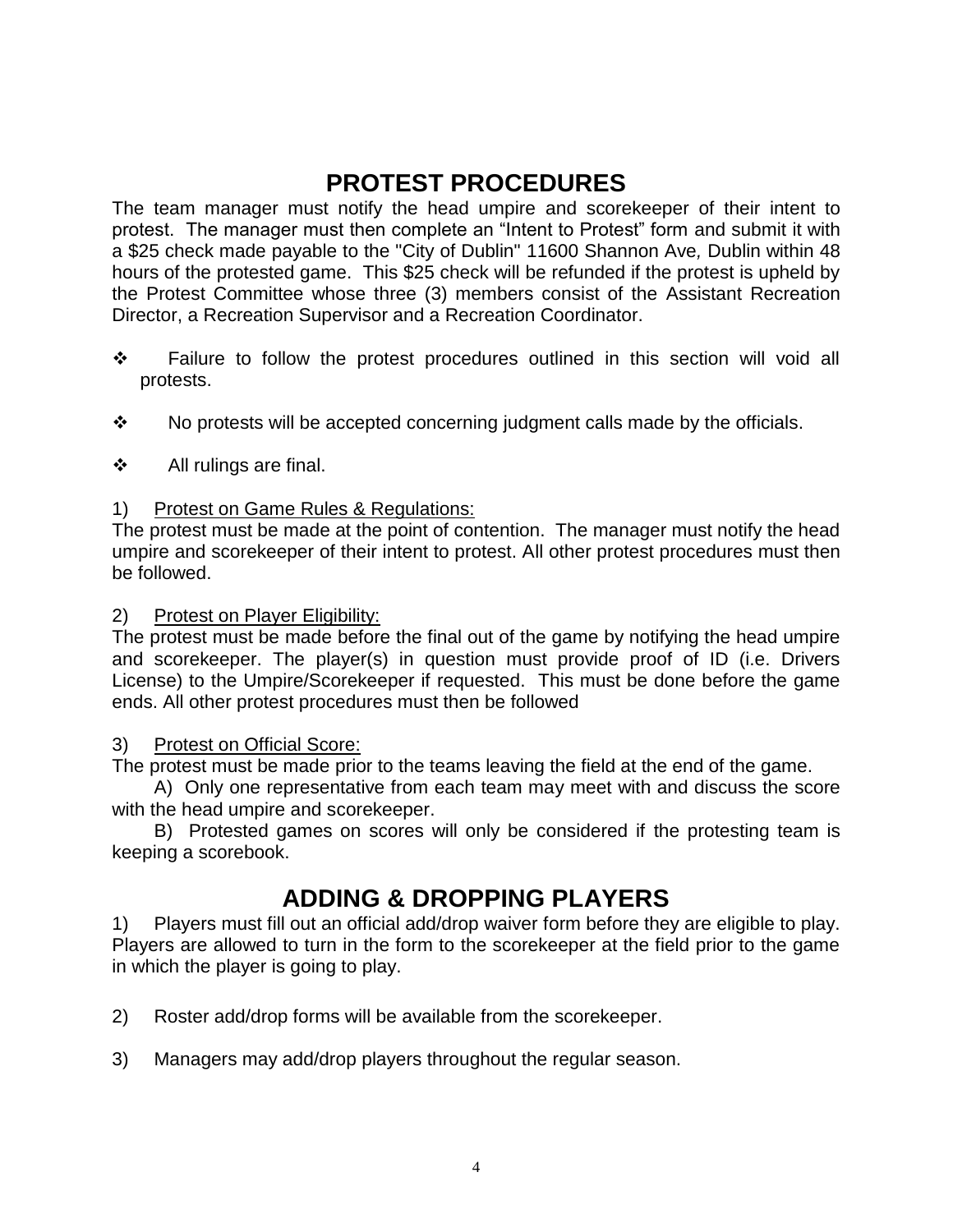# **ADDING & DROPPING PLAYERS (cont.)**

4) Emergency Add Rule: The purpose of the Emergency Add rule is to reduce the potential for league forfeits. The City may authorize the addition of players under the emergency add rule at any time during the season. Factors affecting this decision will be:

- A) If a Men's team has played two (2) games with nine (9) players or less.
- B) If a Coed team has played two (2) games with eight (8) players.
- C) If any team has forfeited at least one (1) game.
- D) If a Men's team has ten (10) or less active players on their roster.
- E) If a Coed team has thee (3) or less active women/men on their roster.

NOTE: Any player who is dropped from the roster cannot rejoin the roster at a later date if an Emergency Add has been granted. A team using this rule must drop to the minimum roster number allowed including the Emergency Add players.

### **DISCIPLINE INFORMATION**

#### *NOTE: Spectators will be held to the same conduct standards as players.*

1) The manager is responsible to see that all players know and abide by the rules as stated in these rules and regulations. Further, managers are responsible for all players knowing and abiding by the SANCRA "Team and Player Code of Conduct". PENALTY: If a manager cannot or will not control their players and spectators, they may face disciplinary action that can range from probation to suspension from the league.

2) Any participant ejected from a game, for any reason, will be required to pay a \$25.00 (CASH) ejection fee and be suspended for a minimum of one (1) league game before they will be allowed to continue playing in the league. Further disciplinary action may also occur.

3) The manager shall be the official representative of the team and spectators unless they designate one of the players as a team captain prior to the game. The manager or designated team captain is responsible for having the team cooperate with the scorekeeper, umpires or City staff. PENALTY: Warning, then ejection.

4) If a player is ejected and falls below the minimum number of players allowed the team will forfeit that game. No forfeit fees will apply in this scenario.

5) Umpires will not allow players to direct any comments to or about another team or its players that are, in the umpires judgment, inflammatory or unsportsmanlike in nature. PENALTY: Warning to both teams, then ejection(s).

6) Any participant who is ejected from a game is automatically placed on probation for the remainder of the season in all City of Dublin adult leagues. A player ejected from a second game will automatically be suspended from all City of Dublin adult leagues. Further, any player being suspended from the league will be placed on probation for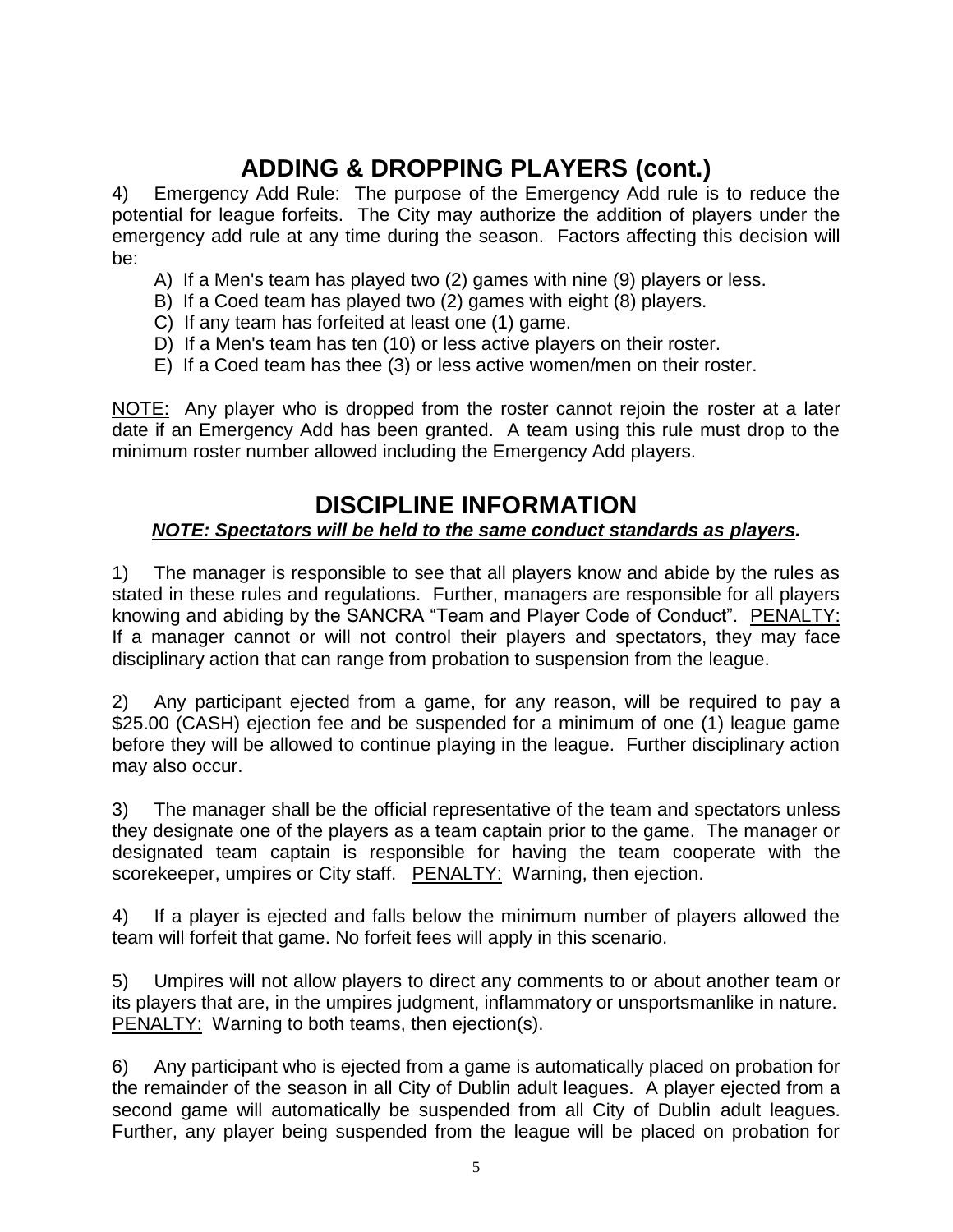one (1) calendar year from the date of reinstatement. Any player who is ejected from the last game of the season will be required to pay the \$25.00 (CASH) ejection fee before being allowed to participate in another league.

#### **EQUIPMENT**

1) Only restricted flight softballs will be used during games and allowed for practice.

2) It is the hitting team's responsibility to retrieve any ball that travels beyond the field of play.

- 3) No metal cleats.
- 4) Players must wear close-toed shoes.

5) Only bats that are currently approved for use in ASA championship play will be allowed (see attached list). A player using an illegal bat at the plate will be declared out and ejected by the umpire (please refer to discipline information). If the illegal bat is discovered after the hitter has batted, but prior to the first pitch to the next batter, the runners shall be returned to their original bases occupied when that batter was batting in addition to the batter being declared out and ejected.

#### **UNIFORMS**

Team members are requested to wear numbers on their shirts. Numbers must be large enough to be visible by the umpire and scorekeeper and of a contrasting color to the shirt. Numbers are not allowed to be taped or pinned to the uniform. Only numbers double zero (00) through ninety-nine (99) are acceptable.

#### **JEWELRY**

For the safety of the players, jewelry must be removed prior to the game. Flat banded rings will be allowed. Medical emergency and religious medallions must be removed from the chain and taped to the uniform to be acceptable. Jewelry that cannot be removed must be covered by tape.

### **INJURIES**

No team shall forfeit due to injury once the game has begun, but rather be allowed the option to play short-handed. The injured player however is not allowed to return to the game (exception: Blood Rule) once their team has played short-handed. In addition, no out will be assessed in this player's batting order spot.

All players are strongly urged to secure medical examinations to determine their fitness to play softball.

Players who wear eyeglasses are strongly urged to wear glass guards for their own safety.

1) First Aid Kits: It is the responsibility of each team to provide their own first aid kit.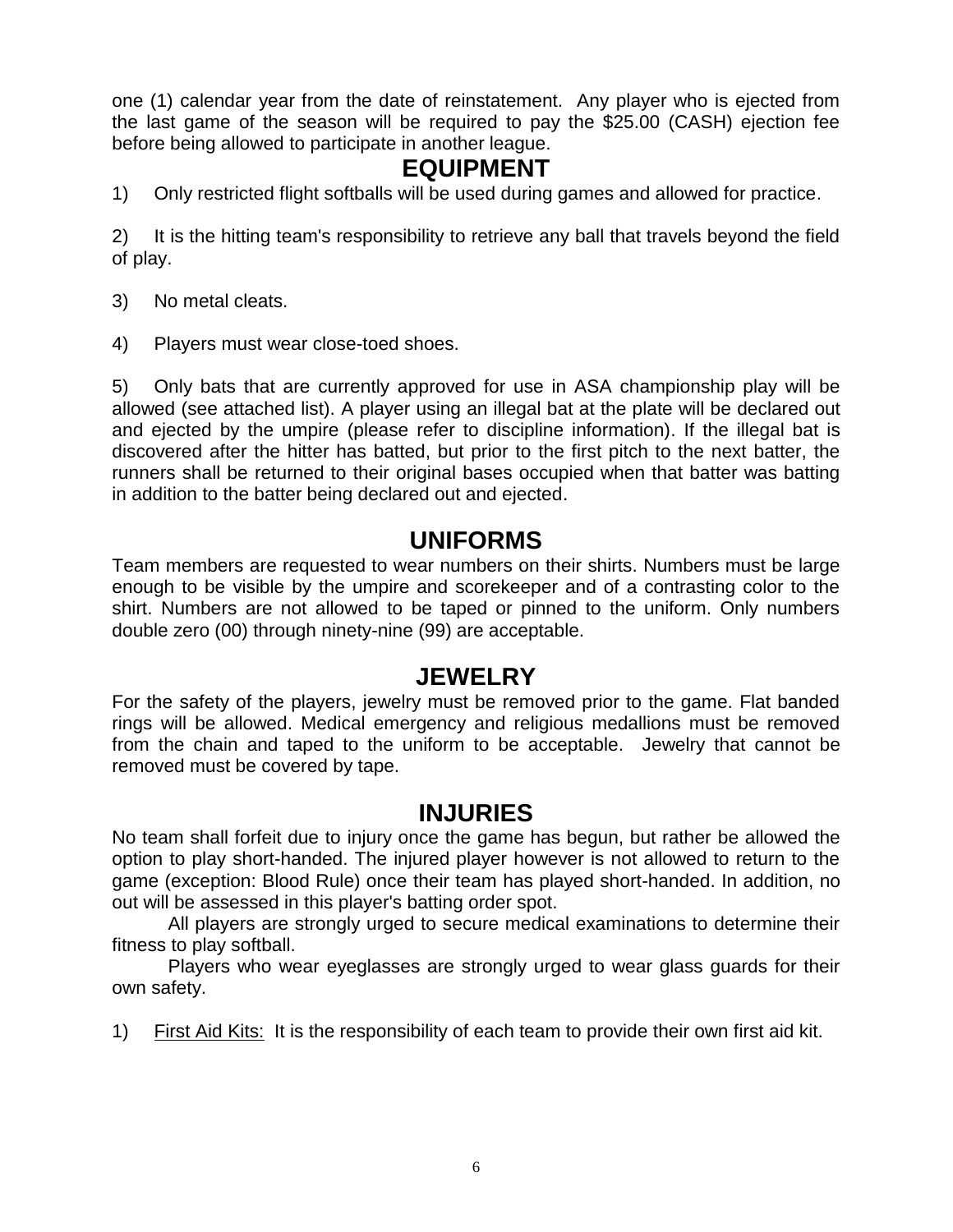## **INJURIES (cont.)**

2) Blood Rule: Any player, coach or umpire who is bleeding or has blood on their clothing shall be prohibited from any further play until the appropriate treatment is administered. If treatment can be administered within a reasonable length of time, the participant may not have to leave the game. The length of time considered to be reasonable will be left to the umpire's judgment. The umpire shall:

A) Stop the game to permit treatment of the injured individual.

B) Immediately call for a coach, trainer or other authorized person to tend to the injury.

C) Apply the rules of the game regarding substitutions, re-entry into the game or short-handed players if necessary.

#### **INSURANCE**

The City of Dublin is not responsible for injuries incurred during participation in the league, and players should seek their own insurance prior to participation. Team insurance is available through ASA. If you would like more information contact the City.

#### **PLAYING RULES**

1) A team must be able to field at least eight (8) players to start or continue a game (exception: injury rule).

2) If a player is listed on the lineup card they must bat when it is their turn. If a player cannot bat (for whatever reason) when it is their turn, an out will be credited against this "ghost batter" until they show up to assume their spot in the batting order. A returning player must stay in the same batting spot but can play anywhere defensively.

3) Teams may bat unlimited. Extra players are allowed free substitution defensively, but the batting order must remain the same. Late players may be added to the lineup as long as no one has batted twice. If a player cannot come to bat due to injury no out will be assessed in this player's batting order spot (see Injuries).

4) Courtesy Runners: The request for a courtesy runner must be made prior to the first pitch to the following batter. The courtesy runner will be allowed only if the batter/runner reached base safely on their own accord. Courtesy runners are allowed for injured players only. In coed leagues, the runner must be of the same gender as the injured base runner. The courtesy runner will be the first available same gender player currently in the line-up who precedes the current batter/runner. Only one (1) courtesy runner may be used per inning. In the event of "batting around", another courtesy runner may be used for the same injured player. In the event that a second courtesy runner is needed in the same inning for a different injured player, the base runner will be excused from the rest of the game.

5) Batters shall assume a one (1) ball, one (1) strike count upon entering the batter's box. A batter's turn at bat will consist of batting a ball into play, receiving a base on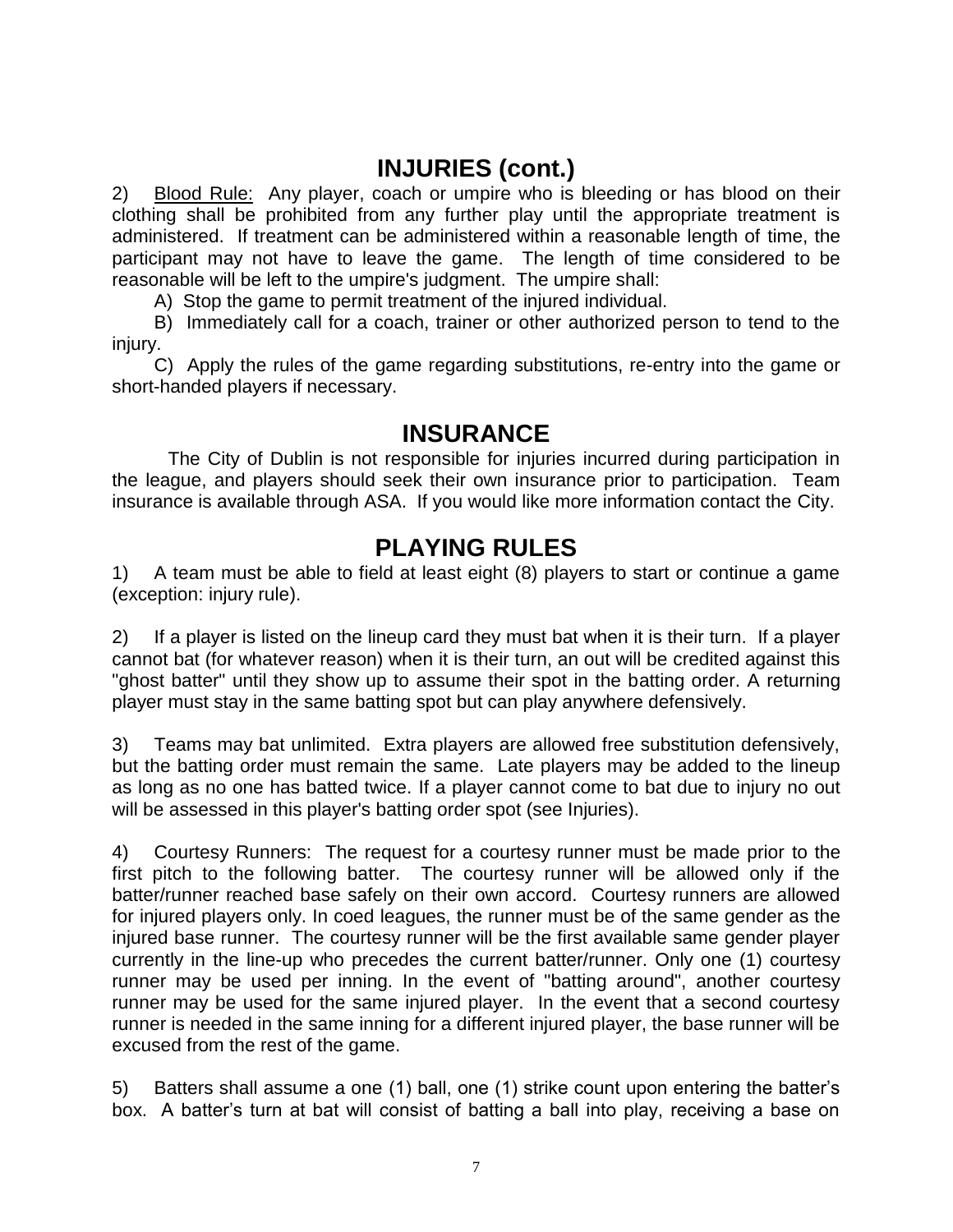balls on four (4) balls or a strike out on three (3) strikes. A batter is declared out on the third strike foul.

# **PLAYING RULES (cont.)**

6)Home Run Rule: **Four (4) home runs are allowed per team per game.** Any excess home runs will be awarded a single and all base runners will be allowed to advance one base. This only pertains to over the fence home runs.

- 7) ASA slow pitch height limit of 6' minimum and 12' maximum will be observed.
- 8) Strike Zone: The strike zone will consist of both the plate and the mat.
- 9) No bunting or base stealing.

10) When attempting to break up a double play the runner must slide legally or get out of the way. If the runner does not do either, an interference call may be made by the official. Interference is a judgment call. Players are subject to ejection for deliberately blocking a base or the plate or deliberately creating a collision between players.

11) Casual Profanity: Foul language is not permitted on or around the playing field by team members at any time. Players using profanity will be warned by the umpire after the first offense and will be ejected after the second offense. NOTE: Umpires may eject a player without first giving a warning depending on the nature of the remark.

### **SUBSTITUTES**

Substitutions into the batting order must be reported to the scorekeeper either by the manager or the batter before that at bat.

#### **BASERUNNING**

1) Sliding is allowed (exception home plate).

2) A commit line two-thirds of the way towards home plate from third base will be used. Once a runner crosses this line they are committed to score and may not return to third base. EXCEPTION: If runner fails to tag up on a fly and crosses the commit line they may return to third base to avoid the out.

3) A home plate veer line will be used. Runners may not touch home plate or the mat; instead they must cross the veer line. All plays at home plate will be by force out. A player will be determined safe if the player's foot or other body part touches the veer line or ground past the veer line before the defensive player tags home plate while in possession of the ball.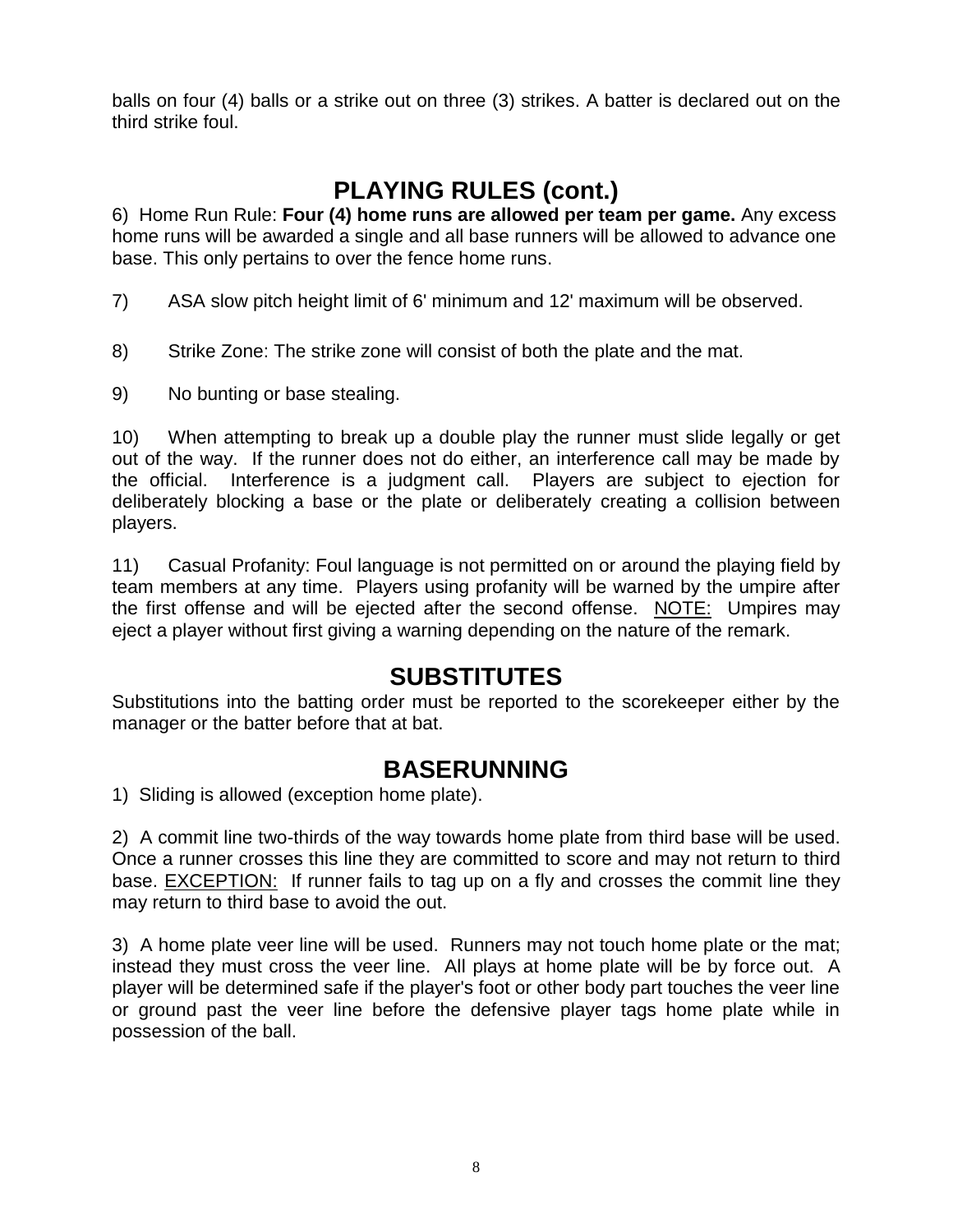# **COED PLAYING RULES**.

#### 1) Batting:

 A) The batting order is continuous and all players present and in the line-up must bat in order. The batting order must contain a minimum one female batter every third at bat. Otherwise, female players may bat in any order in the line-up.

B) If a male batter is walked (intentional or not), he will be awarded two (2) bases. If the next batter is a female, she must bat with less than two (2) outs. If there are two (2) outs she has the choice of batting or taking a walk.

2) Fielding:

A) Coed teams are required to field a minimum of three women defensively.

 B) Teams may have uneven numbers of infielders, outfielders or any combination of women or males in the infield or outfield. A courtesy catcher is only provided to teams fielding eight (8) players.

 C) Outfielders (including rovers / buck shorts) must remain behind the restraint line and infielders must remain in the infield until the pitch reaches the plate or is hit. (The restraint line is a line drawn in the outfield at an arch 150' from home plate). PENALTY: Failure to abide by this rule will result in fielder's interference. A delayed dead ball will be called by the official. If the batter reaches the base safely the play will stand. If an out was called, the batter will be placed on base safely.

- 3) Safety:
	- A) Women who choose to play pregnant do so at their own risk.

## **MANAGER'S RESPONSIBILITY**

Managers are responsible:

- ❖ To see that game schedules and schedule change information reach their players.
- ❖ To inform all players of proper player conduct, league and game rules.
- ❖ To demonstrate cooperation with umpires, scorekeepers and City staff.
- ❖ For the actions of their players both on and off the field, as well as any actions of spectators affiliated with their team.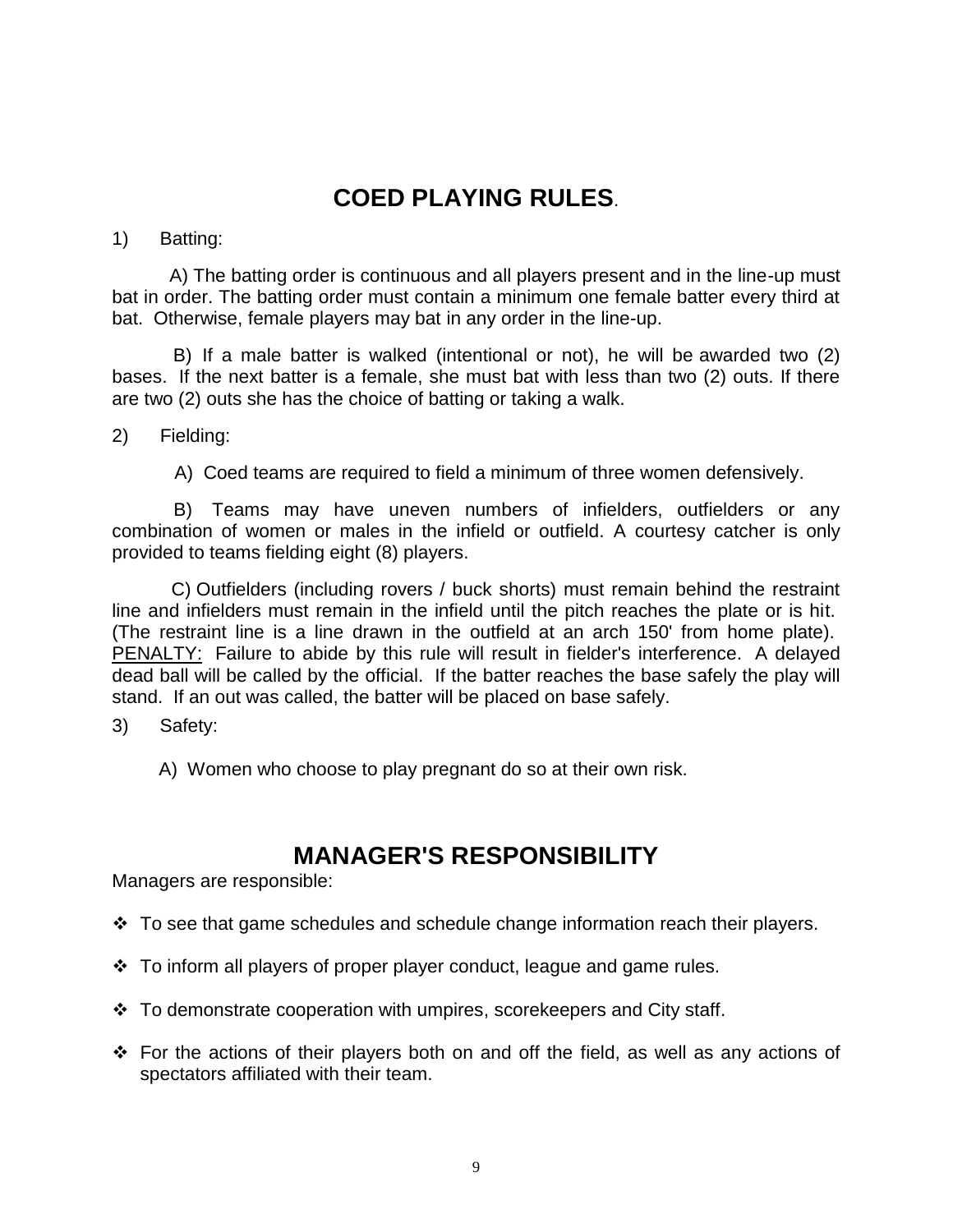# **PLAYER CONDUCT/PENALTIES**

- ❖ No alcohol or other drugs are permitted anywhere in the Sports Park or parking lot.
- ❖ Supervision must be provided for children at all times. Children are not allowed to play on the playing field or in the dugouts.
- ❖ No pets are allowed on the playing field or in the dugouts. All pets must be on leash and attended at all times.
- ❖ Sportsmanlike behavior is expected of all players and fans at all times. No unnecessary noise, comments or actions should be used to distract the other team or umpire(s).
- ❖ Anyone displaying or threatening violence against a person or property will be automatically suspended from further play. The City reserves the right to decide the proper penalty on a player. Minimum penalty for an ejected participant is a one (1) game suspension and a \$25 ejection fine.

### **OTHER INFORMATION**

- ❖ Line-Up Cards: Managers must get line-up cards from the scorekeeper and return it to the scorebooth no later than five (5) minutes before game time.
	- A) Line-up cards must have first and last names and player numbers.
	- B) Managers should list all substitutes on the bottom of the line-up card.
- ❖ Dugouts: Home team will use the third base dugout. Visitors will use the first base dugout.
	- A) Only players and coaches are allowed in the dugout.
	- B) All coaches and players must be on the roster.
- ❖ A player must participate in at least three (3) regular season games to be eligible for the playoffs. To establish eligibility, the manager must fill out the line-up card legibly with complete names of all players in each game. This responsibility is solely the manager's, not the scorekeeper's.
- ❖ An individual may play on only one (1) team in each league. To switch teams, players must be dropped by the manager of the original team. An individual may not play on different teams within the same league during the same day. An individual may only switch teams once during any one (1) season.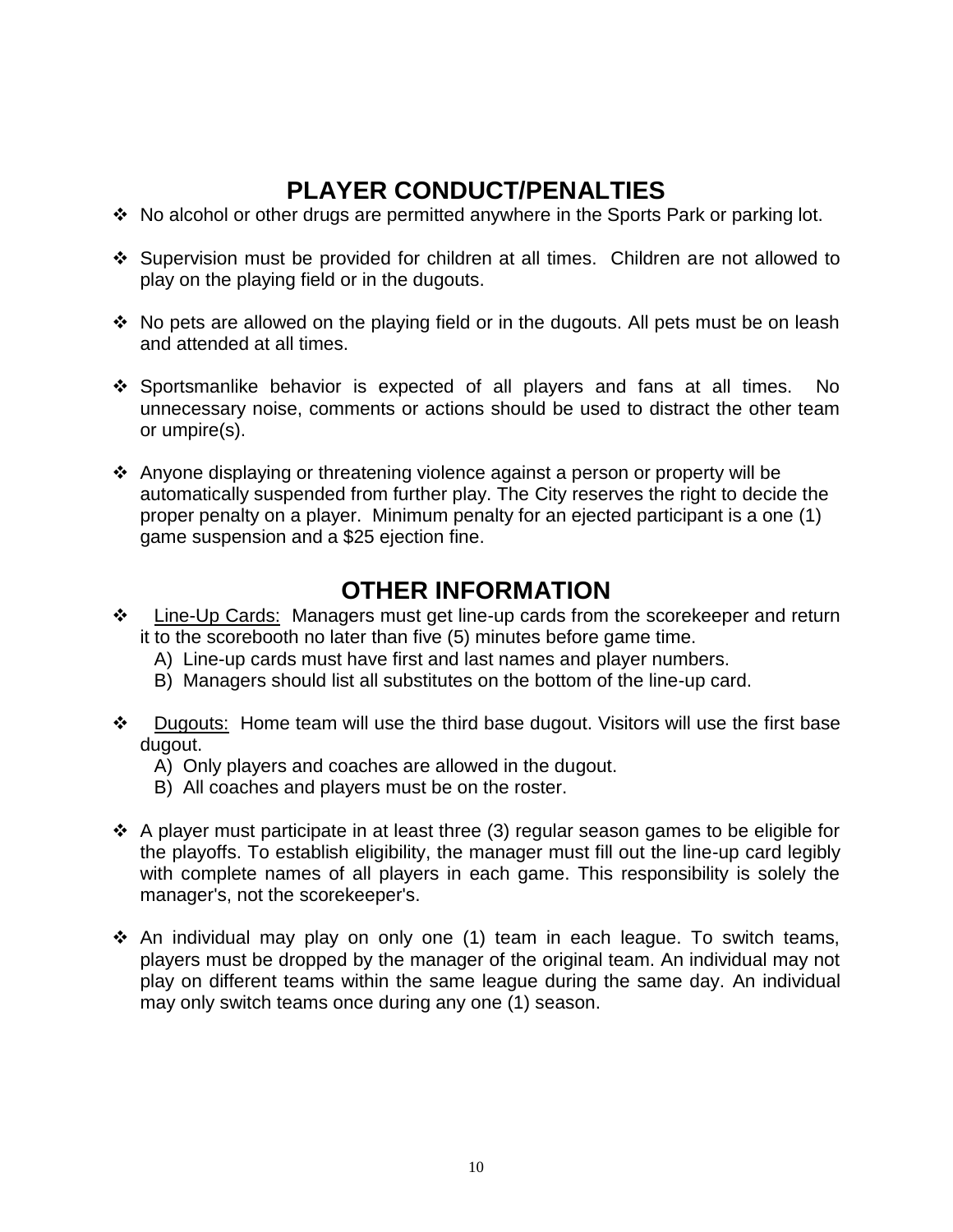# **SANCRA - TEAM AND PLAYER CODE OF CONDUCT**

The following "Team and Player Code of Conduct" has been adopted by all participating agencies within SANCRA and will be strictly enforced. A suspension in one city will result in notification of all member cities and these cities may honor this suspension. This code of conduct applies to players, coaches, managers and spectators.

1) NO PERSON SHALL: Be guilty of objectionable demonstrations of dissent at official's decision.

MINIMUM PENALTY: Warning by the official. MAXIMUM PENALTY: Removal from the game.

2) NO PERSON SHALL: Discuss with an official in any manner the decision reached by such official except the manager or captain.

MINIMUM PENALTY: Warning by the official. MAXIMUM PENALTY: Removal from the game.

3) NO PERSON SHALL: Refuse to abide by an official's decision. Officials are required to immediately suspend the player from further play and report such player to the League Director. Such player shall remain suspended until his/her case is considered by the League Director.

| <b>MINIMUM PENALTY:</b> | Placed on probation for the remainder of the season. |
|-------------------------|------------------------------------------------------|
| <b>MAXIMUM PENALTY:</b> | Suspension for two (2) league games, and placed on   |
|                         | probation for the remainder of the season.           |

4) NO PERSON SHALL: Be guilty of an abusive verbal attack upon any player, official or spectator. Officials are required to immediately suspend player from further play and to report such player to the League Director. Player shall remain suspended until his/her case has been considered by the League Director.

MINIMUM PENALTY: Placed on probation for the remainder of the season. MAXIMUM PENALTY: Suspension for one (1) calendar year and placed on probation upon returning to league action for one (1) season.

5) NO PERSON SHALL: Be guilty of gambling upon any play or the outcome of game with any spectator, player, or opponent. Officials are required to immediately suspend player from further play and report such person to the League Director. Such player shall remain suspended until his/her case has been considered by the League Director.

| <b>MINIMUM PENALTY:</b> | Placed on probation for the remainder of the season. |
|-------------------------|------------------------------------------------------|
| <b>MAXIMUM PENALTY:</b> | Suspension for the remainder of the season.          |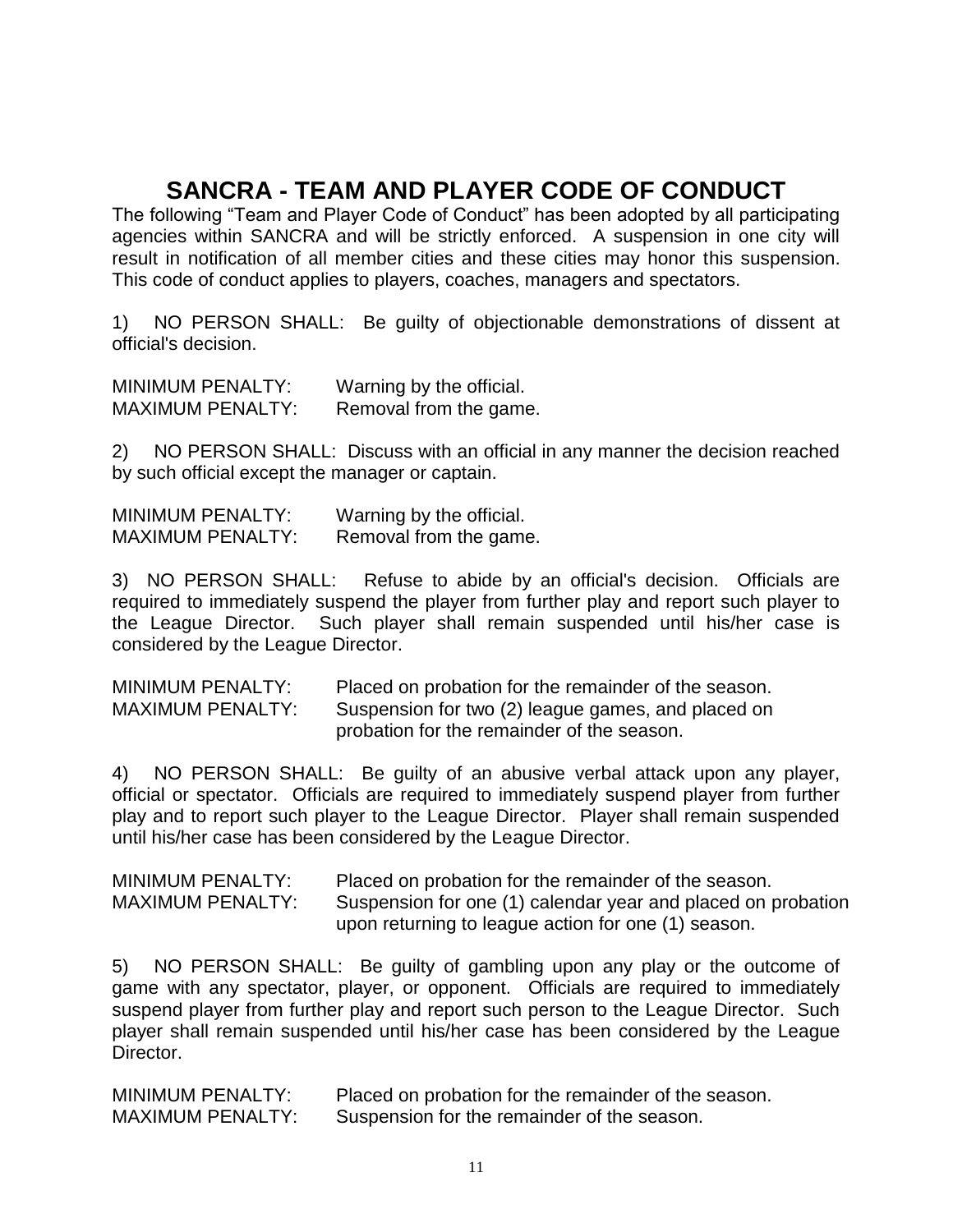6) NO PERSON SHALL: Be guilty of using unnecessary rough tactics in the play of the game against the body or person of an opposing player. Officials are required to immediately suspend player from further play and report such player to the League

## **SANCRA - TEAM AND PLAYER CODE OF CONDUCT (cont.)**

Director. Such player shall remain suspended until his/her case can be considered by the League Director.

| MINIMUM PENALTY:                 | Placed on probation for the remainder of the season.        |
|----------------------------------|-------------------------------------------------------------|
| <b>MAXIMUM PENALTY:</b>          | Suspension for two (2) league games and placed on probation |
| for the remainder of the season. |                                                             |

7) NO PERSON SHALL: Appear upon the field of play at any time in an intoxicated condition. Officials are required to immediately suspend player from play and report same to the League Director for further consideration.

| MINIMUM PENALTY:        | Suspension for two (2) league games and placed on probation for |
|-------------------------|-----------------------------------------------------------------|
|                         | the remainder of the season.                                    |
| <b>MAXIMUM PENALTY:</b> | Suspension for remainder of the season.                         |

8) NO PERSON SHALL: At any time lay a hand upon, shove, strike, harass, or threaten an official. Officials are required to immediately suspend player from further play and report such player to the League Director. Such player shall remain suspended until his/her case has been considered by the League Director.

| MINIMUM PENALTY:        | Suspension from two (2) league games and placed on probation |
|-------------------------|--------------------------------------------------------------|
|                         | for one (1) calendar year.                                   |
| <b>MAXIMUM PENALTY:</b> | Suspension for life and /or assault charges filed.           |

9) NO PERSON SHALL: Be guilty of physical attack as an aggressor upon any player, official or spectator. Officials are required to immediately suspend player from further play and report such player to the League Director.

| <b>MINIMUM PENALTY:</b> | Suspension from two (2) league games and placed on probation |
|-------------------------|--------------------------------------------------------------|
|                         | for remainder of season.                                     |
| <b>MAXIMUM PENALTY:</b> | Suspension for life and/or assault charges filed.            |

#### NOTES:

1. Any person being placed on probation for the remainder of the season and reported again for violating the "Player Code of Conduct" will receive further disciplinary action.

2. Any person removed from a game and asked by an official to leave the park or school facility must do so immediately. Failure to do so will result in further disciplinary action.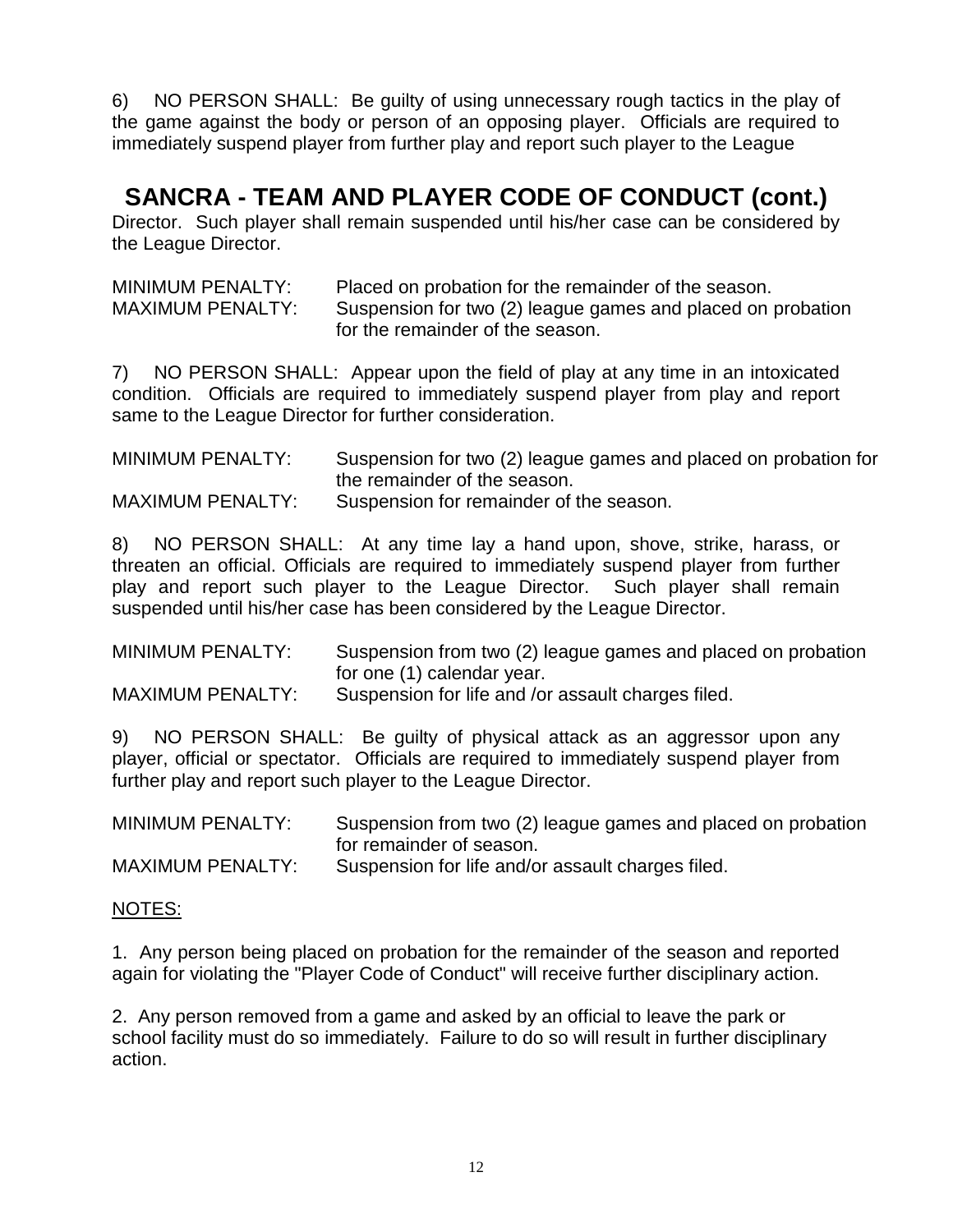*City of Dublin Parks and Community Services - Adult Sports – April 2015*

# **ADULT SOFTBALL RULES AND REGULATIONS**

| Add/drop form                                  | page 1 (Team & Player Eligibility - 2) |
|------------------------------------------------|----------------------------------------|
|                                                | page 4 (Adding & Dropping Players - 1) |
| Age, minimum                                   | page 2 (Team & Player Eligibility - 5) |
| Base running, commit line                      | page 8 (Base Running - 2)              |
| Base running, interference                     | page 8 (Playing Rules - 9)             |
| Base running, sliding                          | page 8 (Base Running - 1)              |
| Base running, veer line                        | page 8 (Base Running $-3$ )            |
| Bats, illegal                                  | page 6 (Equipment $-5$ )               |
| <b>Batting order</b>                           | page 7 (Playing Rules – 3)             |
| Batting order, coed                            | page 9 (Special Coed - 2)              |
| <b>Courtesy runner</b>                         | page 7 (Playing Rules $-4$ )           |
| Ejection, team playing short-handed            | page 5 (Discipline Information - 4)    |
| Eligibility, for playoffs                      | page 2 (Team & Player Eligibility - 6) |
| Fielding, coed                                 | page 9 (Special Coed - 3)              |
| Forfeit, team late                             | page 3 (Start / Forfeit Time)          |
| Foul ball, 3 <sup>rd</sup> strike              | page 7 (Playing Rules $-5$ )           |
| Game, cancellation during play                 | page 3 (Cancellation - 4)              |
| Game, extra inning                             | page 2 (Game Time $-1$ )               |
| Game, tied                                     | page 2 (Game Time - 1)                 |
| Game, time, length                             | page 2 (Game Time $-1$ )               |
| Game, time, length (playoffs)                  | page 2 (Game Time $-4$ )               |
| Game, time, stop clock                         | page 2 (Game Time $-2$ )               |
| <b>Ghost batter</b>                            | page 7 (Playing Rules $-2$ )           |
| Homerun                                        | page 8 (Home Run Rule - 6)             |
| I.D. card, disputed player                     | page 2 (Team & Player Eligibility - 3) |
| Injuries, blood rule                           | page 7 (Injuries - 2)                  |
| Injuries, team playing short-handed            | page 6 (Injuries)                      |
| Jewelry                                        | page 6 (Jewelry)                       |
| Mercy rule                                     | page 2 (Game Time - 3)                 |
| Mercy rule, playoffs                           | page 2 (Game Time - 4)                 |
| Pitch, count                                   | page 7 (Playing Rules $-5$ )           |
| Pitch, height                                  | page 8 (Playing Rules $-7$ )           |
| Players, minimum number                        | page 7 (Playing Rules - 1)             |
| Profanity, casual                              | page 8 (Playing Rules – 11)            |
| Protests, all types                            | page 4 (Protest Procedures)            |
| Roster, minimum & maximum                      | page 2 (Team & Player Eligibility - 4) |
| Shagging balls, responsibility of hitting team | page 6 (Equipment $-2$ )               |
| <b>Shoes</b>                                   | page 6 (Equipment $-3, 4$ )            |